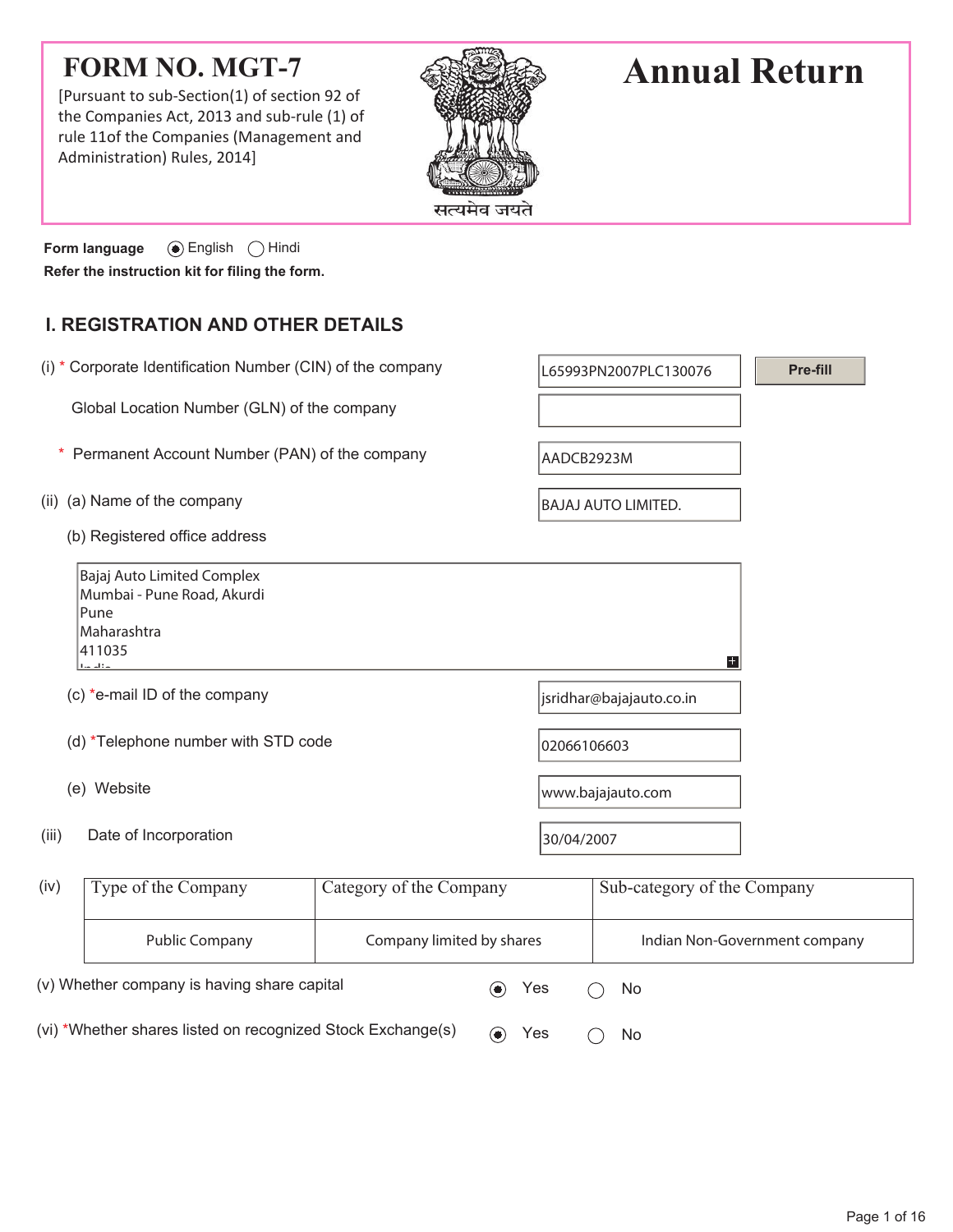#### (a) Details of stock exchanges where shares are listed

| S. No. |                                                                                          | <b>Stock Exchange Name</b>                                     |                      |     | Code                  |              |
|--------|------------------------------------------------------------------------------------------|----------------------------------------------------------------|----------------------|-----|-----------------------|--------------|
|        |                                                                                          | BSE Ltd. (BSE)                                                 |                      |     | 1                     |              |
| 2      |                                                                                          | National Stock Exchange of India Ltd. (NSE)                    |                      |     | 1,024                 |              |
|        |                                                                                          |                                                                |                      |     |                       |              |
|        | (b) CIN of the Registrar and Transfer Agent                                              |                                                                |                      |     | U72400TG2017PTC117649 | Pre-fill     |
|        | Name of the Registrar and Transfer Agent                                                 |                                                                |                      |     |                       |              |
|        | <b>KFIN TECHNOLOGIES PRIVATE LIMITED</b>                                                 |                                                                |                      |     |                       |              |
|        |                                                                                          | Registered office address of the Registrar and Transfer Agents |                      |     |                       |              |
|        | Selenium, Tower B, Plot No-31 & 32,<br>Financial District, Nanakramguda, Serilingampally |                                                                |                      |     |                       |              |
|        | (vii) *Financial year From date  01/04/2020                                              |                                                                | (DD/MM/YYYY) To date |     | 31/03/2021            | (DD/MM/YYYY) |
|        | (viii) *Whether Annual general meeting (AGM) held                                        |                                                                | $\bf o$              | Yes | No                    |              |
|        | (a) If yes, date of AGM                                                                  |                                                                |                      |     |                       |              |
|        | (b) Due date of AGM                                                                      | 30/09/2021                                                     |                      |     |                       |              |
|        | (c) Whether any extension for AGM granted                                                |                                                                |                      | Yes | No<br>$\odot$         |              |
|        |                                                                                          | <b>II. PRINCIPAL BUSINESS ACTIVITIES OF THE COMPANY</b>        |                      |     |                       |              |

\*Number of business activities  $\vert_2$ 

| S.No | Main<br>Activity<br>group code | Description of Main Activity group Business | Activity<br>Code | Description of Business Activity                                        | % of turnover  <br>of the<br>company |
|------|--------------------------------|---------------------------------------------|------------------|-------------------------------------------------------------------------|--------------------------------------|
|      | ◡                              | Manufacturing                               | IC11             | Motor vehicles, trailers, semi trailers and<br>other Transport Vehicles | 96                                   |
|      |                                | Financial and insurance Service             | lK8              | Other financial activities                                              |                                      |

#### **III. PARTICULARS OF HOLDING, SUBSIDIARY AND ASSOCIATE COMPANIES (INCLUDING JOINT VENTURES)**

\*No. of Companies for which information is to be given  $\vert$ 3 **Pre-fill All** 

| S.No | Name of the company      | CIN / FCRN | Holding/ Subsidiary/Associate/<br>Joint Venture | % of shares held |
|------|--------------------------|------------|-------------------------------------------------|------------------|
|      | PT. Bajaj Auto Indonesia |            | Subsidiary                                      | 99.25            |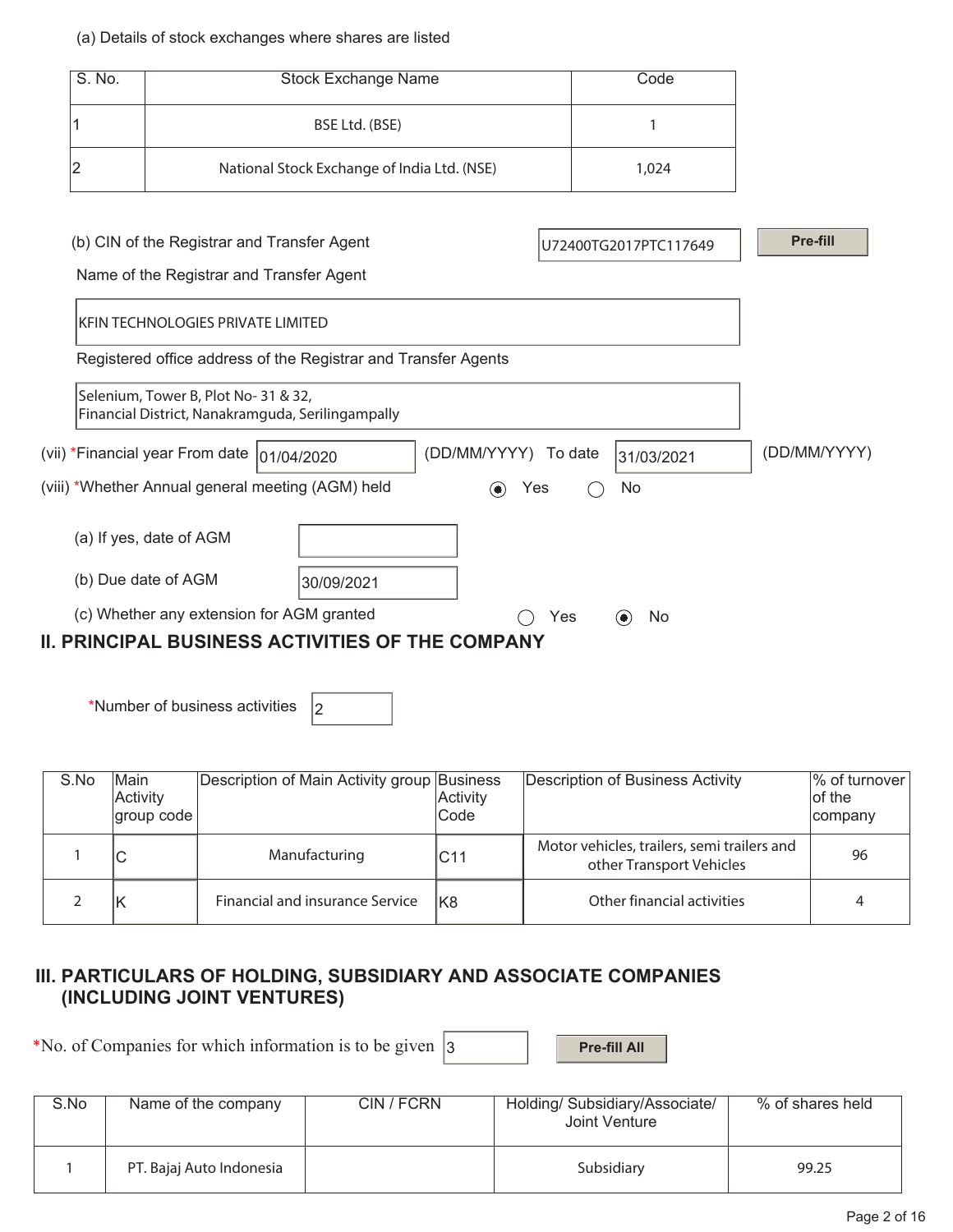| <b>BAJAJ AUTO INTERNATIONAL I</b> | Subsidiary | 100 |
|-----------------------------------|------------|-----|
| BAJAJ AUTO (THAILAND) LTD.        | Subsidiary | 100 |

## **IV. SHARE CAPITAL, DEBENTURES AND OTHER SECURITIES OF THE COMPANY**

### (i) \*SHARE CAPITAL

(a) Equity share capital

| <b>Particulars</b>                           | Authorised<br>capital | <i><b>Issued</b></i><br>capital | Subscribed<br>capital | Paid up capital |
|----------------------------------------------|-----------------------|---------------------------------|-----------------------|-----------------|
| Total number of equity shares                | 300,000,000           | 289,367,020                     | 289,367,020           | 289,367,020     |
| Total amount of equity shares (in<br>Rupees) | 3,000,000,000         | 2,893,670,200                   | 2,893,670,200         | 2,893,670,200   |

Number of classes 11

| <b>Class of Shares</b>                    | Authorised<br>capital | llssued<br>capital | Subscribed<br>capital | Paid up capital |
|-------------------------------------------|-----------------------|--------------------|-----------------------|-----------------|
| Number of equity shares                   | 300,000,000           | 289,367,020        | 289,367,020           | 289,367,020     |
| Nominal value per share (in rupees)       | 10                    | 10                 | 10                    | 10              |
| Total amount of equity shares (in rupees) | 3,000,000,000         | 2,893,670,200      | 2,893,670,200         | 2,893,670,200   |

#### **(b) Preference share capital**

| <b>Particulars</b>                                                      | Authorised<br>capital | <b>Issued</b><br>capital | Subscribed<br>capital | Paid-up capital |
|-------------------------------------------------------------------------|-----------------------|--------------------------|-----------------------|-----------------|
| Total number of preference shares                                       |                       |                          |                       |                 |
| Total amount of preference shares $\vert_{\Omega}$<br>$($ in rupees $)$ |                       |                          |                       |                 |

#### Number of classes and contact the contact of classes and contact of  $\sim$  0

| <b>Class of shares</b>                        | <b>Authorised</b><br>capital | <b>I</b> ssued<br>capital | Subscribed<br>capital | Paid up capital |
|-----------------------------------------------|------------------------------|---------------------------|-----------------------|-----------------|
| Number of preference shares                   |                              |                           |                       |                 |
| Nominal value per share (in rupees)           |                              |                           |                       |                 |
| Total amount of preference shares (in rupees) |                              |                           |                       |                 |

#### **(c) Unclassified share capital**

| <b>Particulars</b>                  | <b>Authorised Capital</b> |
|-------------------------------------|---------------------------|
| Total amount of unclassified shares |                           |

#### **(d) Break-up of paid-up share capital**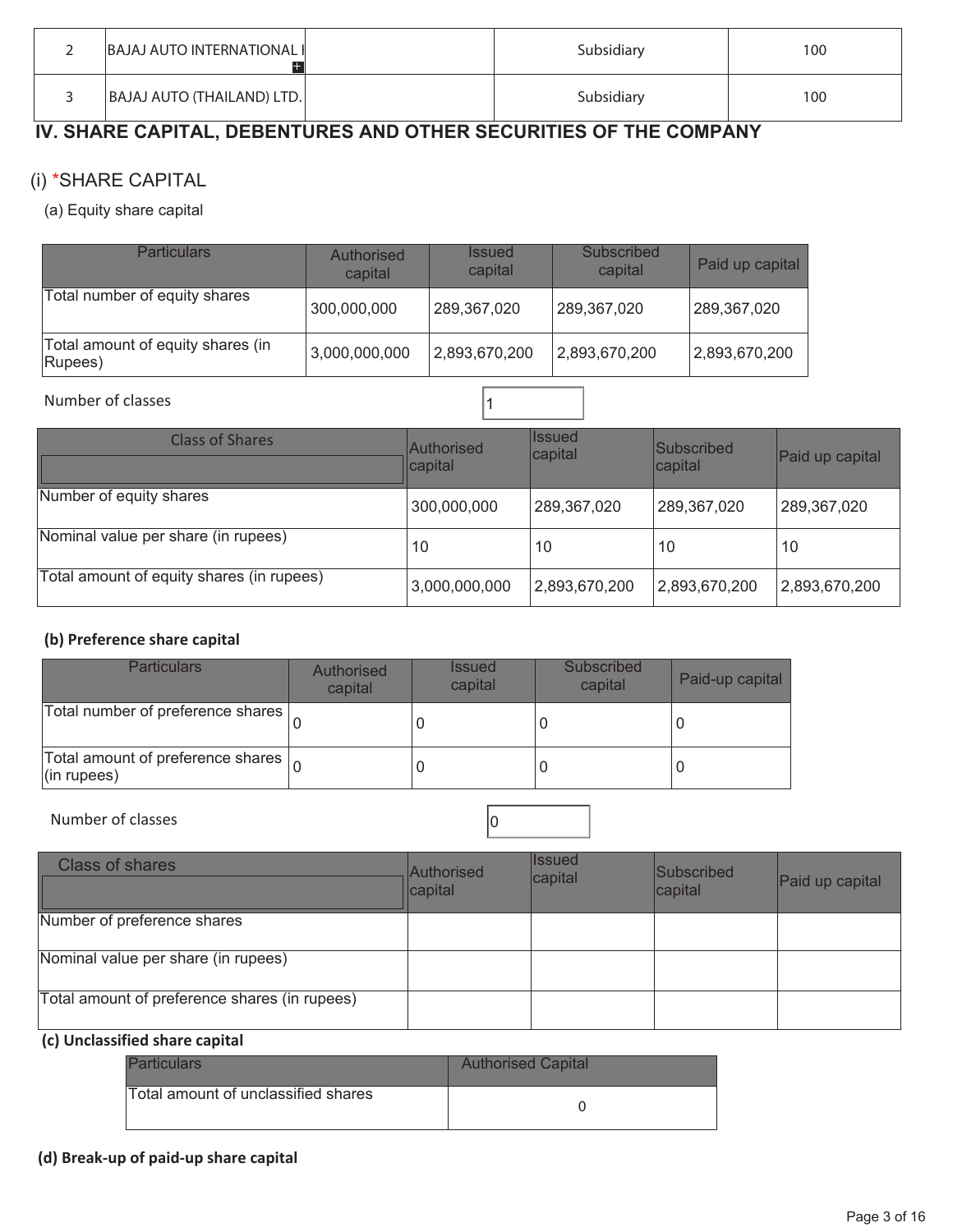| <b>Class of shares</b>                        | <b>Number of</b><br>shares | <b>Total nominal</b><br>amount | <b>Total Paid-up</b><br>amount | <b>Total premium</b> |
|-----------------------------------------------|----------------------------|--------------------------------|--------------------------------|----------------------|
| <b>Equity shares</b>                          |                            |                                |                                |                      |
| At the beginning of the year                  | 289,367,020                | 2,893,670,200                  | 2,893,670,200                  |                      |
| Increase during the year                      | $\mathbf 0$                | $\pmb{0}$                      | $\mathbf 0$                    | 0                    |
| i. Pubic Issues                               | $\mathbf 0$                | $\mathbf 0$                    | $\mathbf 0$                    | 0                    |
| ii. Rights issue                              | $\mathbf 0$                | $\mathbf 0$                    | $\mathbf 0$                    |                      |
| iii. Bonus issue                              | $\mathbf 0$                | $\boldsymbol{0}$               | $\mathbf 0$                    | 0                    |
| iv. Private Placement/ Preferential allotment | $\mathsf{O}\xspace$        | $\mathbf 0$                    | $\mathbf 0$                    | 0                    |
| v. ESOPs                                      | $\boldsymbol{0}$           | $\mathbf 0$                    | $\mathbf 0$                    | 0                    |
| vi. Sweat equity shares allotted              | $\mathbf 0$                | $\mathbf 0$                    | $\mathbf 0$                    | 0                    |
| vii. Conversion of Preference share           | $\mathbf 0$                | $\mathbf 0$                    | $\mathbf 0$                    | 0                    |
| viii. Conversion of Debentures                | $\mathsf{O}\xspace$        | $\mathbf 0$                    | $\mathbf 0$                    | 0                    |
| ix. GDRs/ADRs                                 | $\mathbf 0$                | $\pmb{0}$                      | $\boldsymbol{0}$               | 0                    |
| x. Others, specify                            |                            |                                |                                |                      |
| Decrease during the year                      | $\mathbf 0$                | $\mathbf 0$                    | $\mathbf 0$                    | 0                    |
| i. Buy-back of shares                         | 0                          | 0                              | 0                              | 0                    |
| ii. Shares forfeited                          | $\mathbf 0$                | $\pmb{0}$                      | $\mathbf 0$                    | 0                    |
| iii. Reduction of share capital               | $\mathbf 0$                | $\boldsymbol{0}$               | $\mathbf 0$                    | 0                    |
| iv. Others, specify                           |                            |                                |                                |                      |
| At the end of the year                        | 289,367,020                | 2,893,670,200                  | 2,893,670,200                  |                      |
| <b>Preference shares</b>                      |                            |                                |                                |                      |
| At the beginning of the year                  | $\mathbf 0$                | $\boldsymbol{0}$               | $\mathbf 0$                    |                      |
| Increase during the year                      |                            |                                |                                |                      |
| i. Issues of shares                           | $\mathbf 0$                | $\pmb{0}$                      | $\mathbf 0$                    | 0                    |
| ii. Re-issue of forfeited shares              | $\mathbf 0$                | $\pmb{0}$                      | $\pmb{0}$                      | 0                    |
|                                               | $\mathbf 0$                | $\pmb{0}$                      | $\mathbf 0$                    | 0                    |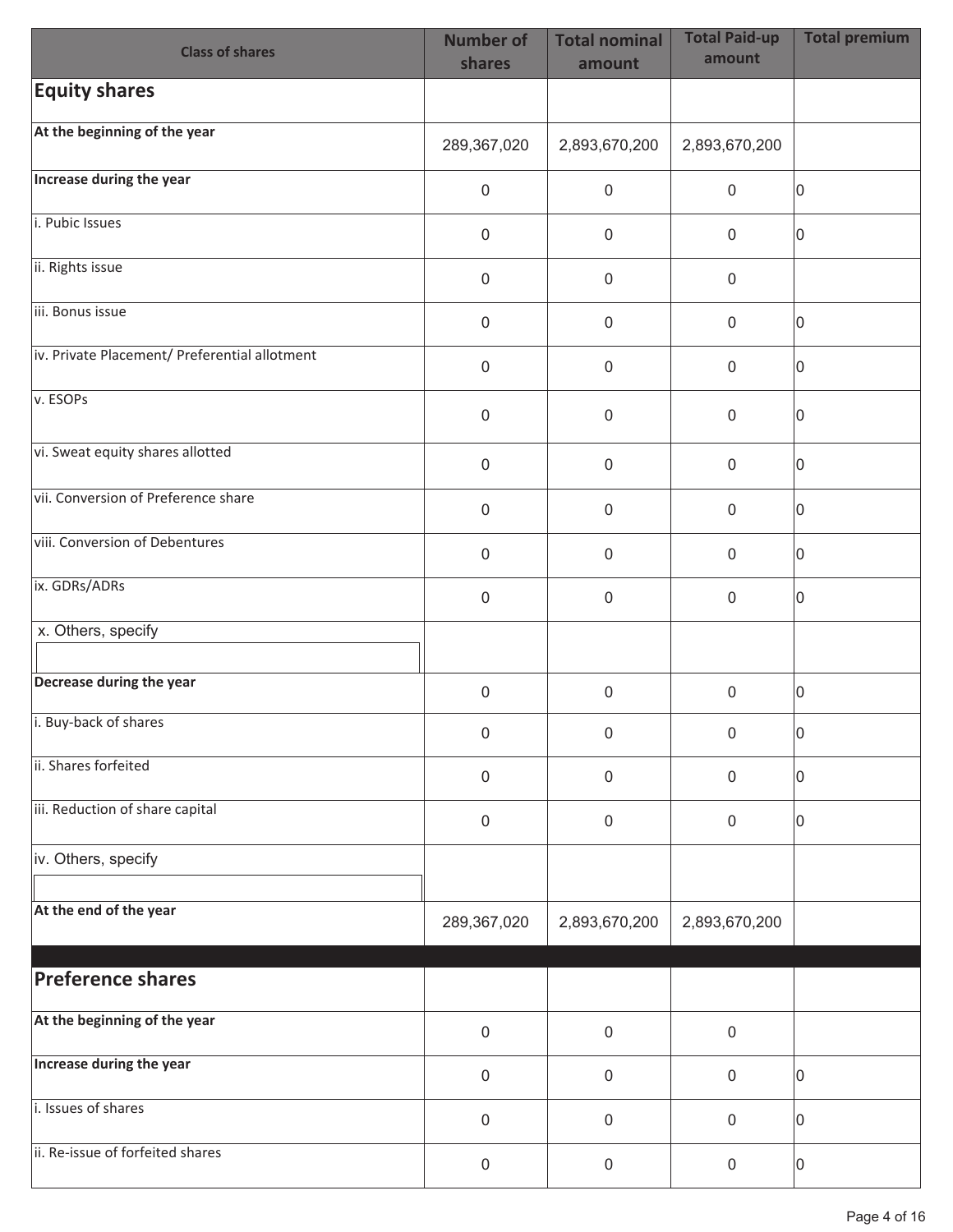| iii. Others, specify            |          |              |              |  |
|---------------------------------|----------|--------------|--------------|--|
|                                 |          |              |              |  |
| Decrease during the year        | 0        | 0            | $\Omega$     |  |
| i. Redemption of shares         | 0        | $\Omega$     | <sup>0</sup> |  |
| ii. Shares forfeited            | 0        | $\mathbf{0}$ | $\Omega$     |  |
| iii. Reduction of share capital | 0        | $\mathbf{0}$ | $\Omega$     |  |
| iv. Others, specify             |          |              |              |  |
| At the end of the year          | $\Omega$ | $\mathbf{0}$ | ∩            |  |

(ii) Details of stock split/consolidation during the year (for each class of shares)  $\vert_0$ 

Ē

|                | <b>Class of shares</b> | (i) | (ii) | (iii) |
|----------------|------------------------|-----|------|-------|
| Before split / | Number of shares       |     |      |       |
| Consolidation  | Face value per share   |     |      |       |
| After split /  | Number of shares       |     |      |       |
| Consolidation  | Face value per share   |     |      |       |

**(iii) Details of shares/Debentures Transfers since closure date of last financial year (or in the case of the first return at any time since the incorporation of the company) \*** 

| Nil                                              |                     |            |              |   |                |
|--------------------------------------------------|---------------------|------------|--------------|---|----------------|
| [Details being provided in a CD/Digital Media]   |                     | <b>Yes</b> | $\odot$ No   | ( | Not Applicable |
| Separate sheet attached for details of transfers | $\bullet$ $\bullet$ | Yes        | $\bigcap$ No |   |                |

Note: In case list of transfer exceeds 10, option for submission as a separate sheet attachment or submission in a CD/Digital Media may be shown.

| Date of the previous annual general meeting               | 22/07/2020                                                |
|-----------------------------------------------------------|-----------------------------------------------------------|
| Date of registration of transfer (Date Month Year)        |                                                           |
| Type of transfer                                          | - Equity, 2- Preference Shares, 3 - Debentures, 4 - Stock |
| Number of Shares/ Debentures/<br><b>Units Transferred</b> | Amount per Share/<br>Debenture/Unit (in Rs.)              |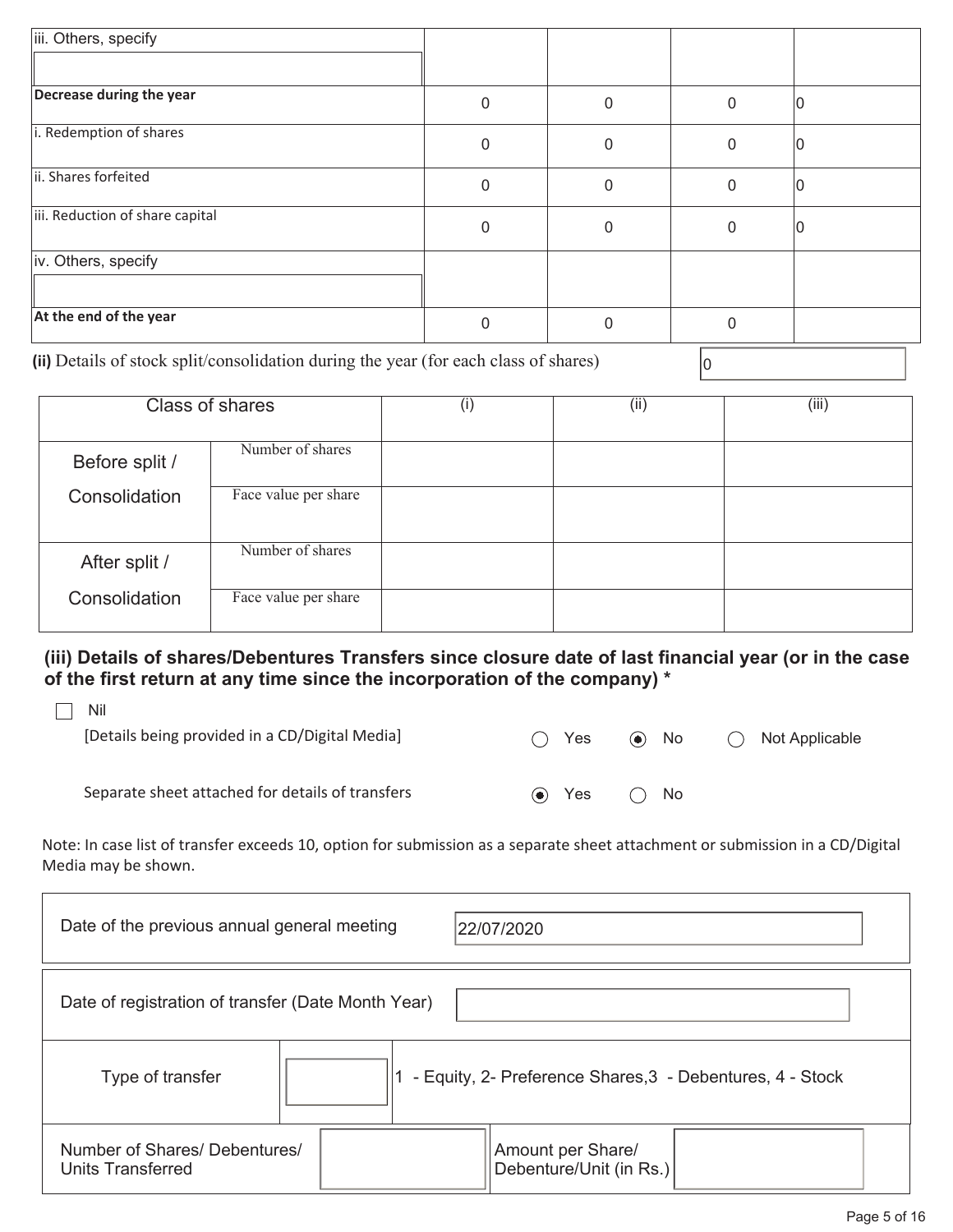|                                                                                 | Ledger Folio of Transferor |                                              |            |  |  |  |
|---------------------------------------------------------------------------------|----------------------------|----------------------------------------------|------------|--|--|--|
| <b>Transferor's Name</b>                                                        |                            |                                              |            |  |  |  |
|                                                                                 | Surname                    | middle name                                  | first name |  |  |  |
| Ledger Folio of Transferee                                                      |                            |                                              |            |  |  |  |
| <b>Transferee's Name</b>                                                        |                            |                                              |            |  |  |  |
|                                                                                 | Surname                    | middle name                                  | first name |  |  |  |
| Date of registration of transfer (Date Month Year)                              |                            |                                              |            |  |  |  |
| 1 - Equity, 2- Preference Shares, 3 - Debentures, 4 - Stock<br>Type of transfer |                            |                                              |            |  |  |  |
| Number of Shares/ Debentures/<br><b>Units Transferred</b>                       |                            | Amount per Share/<br>Debenture/Unit (in Rs.) |            |  |  |  |
| Ledger Folio of Transferor                                                      |                            |                                              |            |  |  |  |
| <b>Transferor's Name</b>                                                        |                            |                                              |            |  |  |  |
|                                                                                 | Surname                    | middle name                                  | first name |  |  |  |
| Ledger Folio of Transferee                                                      |                            |                                              |            |  |  |  |
| <b>Transferee's Name</b>                                                        |                            |                                              |            |  |  |  |
|                                                                                 | Surname                    | middle name                                  | first name |  |  |  |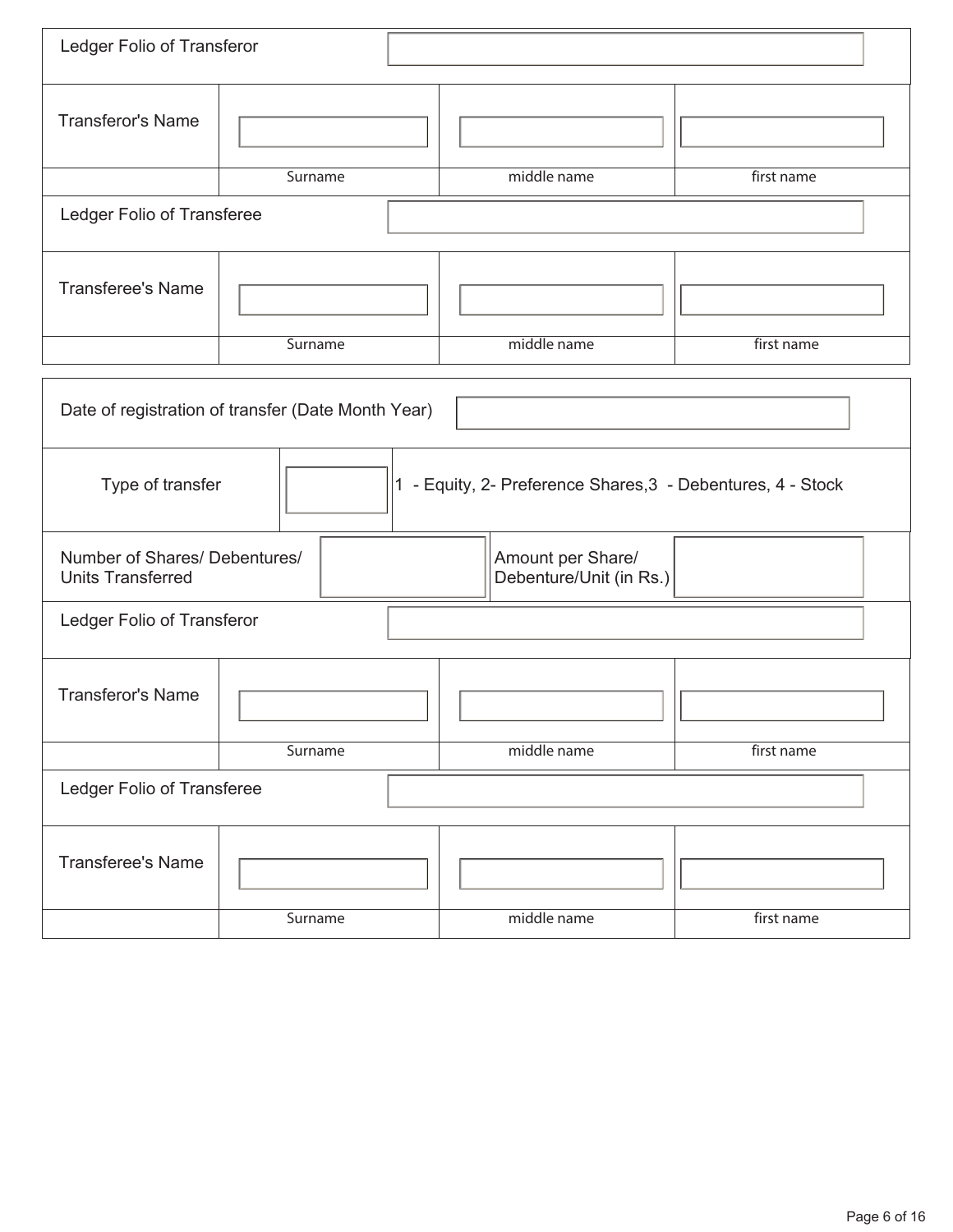### **(iv)** \***Indebtedness including debentures (Outstanding as at the end of financial year)**

| <b>Particulars</b>                                                                                               | <b>Number of units</b> | Nominal value per<br>lunit | <b>Total value</b> |
|------------------------------------------------------------------------------------------------------------------|------------------------|----------------------------|--------------------|
| Non-convertible debentures                                                                                       | $\mathbf{0}$           |                            | 0                  |
| Partly convertible debentures                                                                                    | $\mathbf{0}$           |                            | 0                  |
| Fully convertible debentures                                                                                     | $\mathbf{0}$           |                            | $\Omega$           |
| Secured Loans (including interest<br>outstanding/accrued but not due for<br>payment) excluding deposits          |                        |                            | $\Omega$           |
| <b>Unsecured Loans (including interest</b><br>outstanding/accrued but not due for<br>payment) excluding deposits |                        |                            | 1,214,627,179      |
| Deposit                                                                                                          |                        |                            | 0                  |
| <b>Total</b>                                                                                                     |                        |                            | 1,214,627,179      |

#### **Details of debentures**

| <b>Class of debentures</b>           | Outstanding as at<br>the beginning of the year<br>vear | Increase during the Decrease during the Outstanding as at<br><b>vear</b> | the end of the year |
|--------------------------------------|--------------------------------------------------------|--------------------------------------------------------------------------|---------------------|
| Non-convertible debentures           |                                                        |                                                                          |                     |
| <b>Partly convertible debentures</b> | 0                                                      |                                                                          |                     |
| <b>Fully convertible debentures</b>  |                                                        |                                                                          |                     |

## **(v) Securities (other than shares and debentures)** 0

|                              | r, occanico jouror unan onarco ana accontareo, |                                |                               |                               |                     |
|------------------------------|------------------------------------------------|--------------------------------|-------------------------------|-------------------------------|---------------------|
| Type of<br><b>Securities</b> | Number of<br>Securities                        | Nominal Value of<br>leach Unit | <b>Total Nominal</b><br>Value | Paid up Value of<br>each Unit | Total Paid up Value |
|                              |                                                |                                |                               |                               |                     |
|                              |                                                |                                |                               |                               |                     |
| Total                        |                                                |                                |                               |                               |                     |

## **V. \*Turnover and net worth of the company (as defined in the Companies Act, 2013)**

**(i) Turnover** 

290,175,473,482

**(ii) Net worth of the Company**  252,022,689,349

#### **VI. (a) \*SHARE HOLDING PATTERN - Promoters**

| S. No. | Lategory | -<br>cquity | Preference<br>___ |
|--------|----------|-------------|-------------------|
|        |          |             |                   |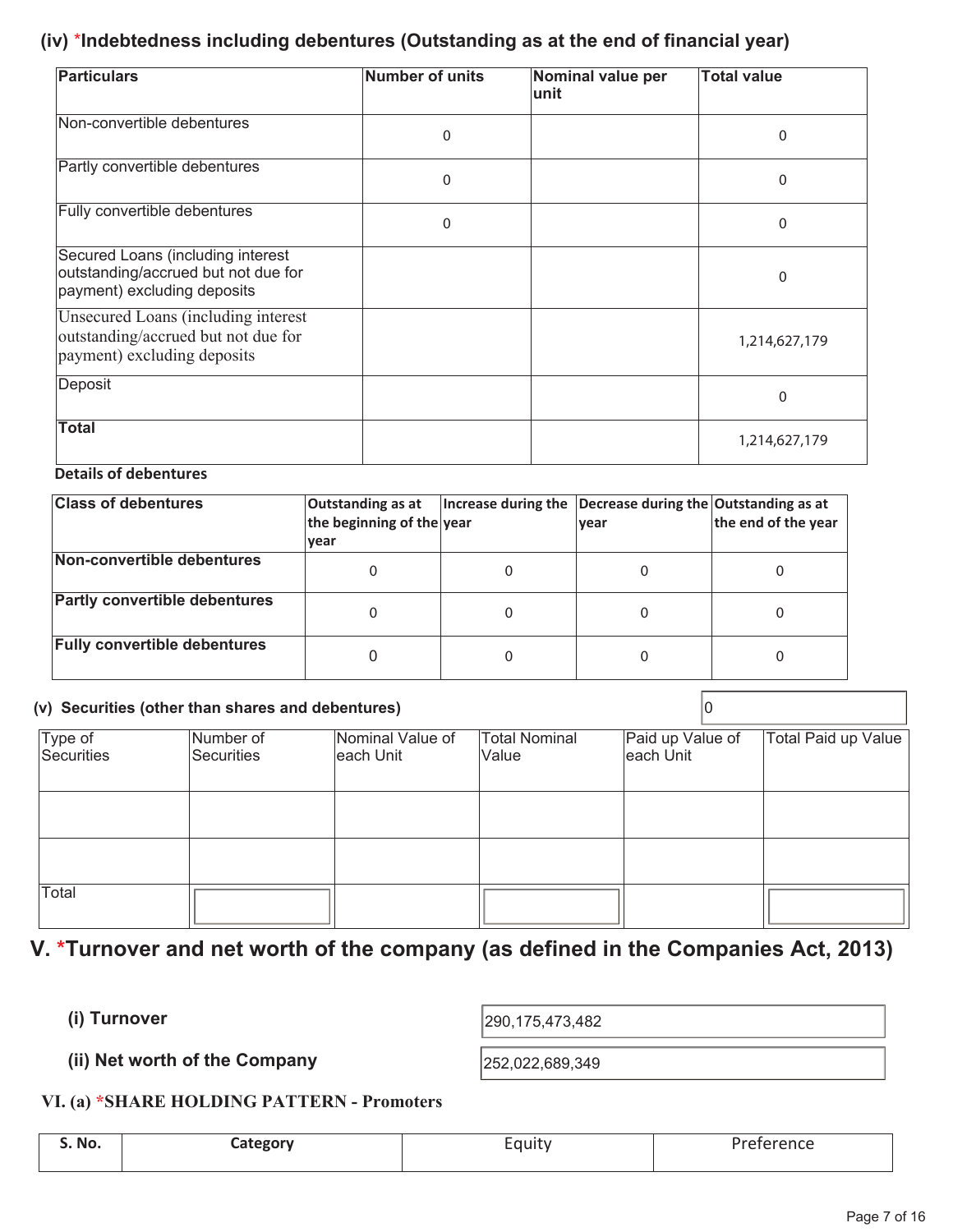|                  |                                                | <b>Number of shares</b> | Percentage       | <b>Number of shares</b> | Percentage  |
|------------------|------------------------------------------------|-------------------------|------------------|-------------------------|-------------|
| $\overline{1}$ . | Individual/Hindu Undivided Family              |                         |                  |                         |             |
|                  | $(i)$ Indian                                   | 8,977,086               | 3.1              | $\mathbf 0$             |             |
|                  | (ii) Non-resident Indian (NRI)                 | $\mathbf 0$             | $\boldsymbol{0}$ | $\mathbf 0$             |             |
|                  | (iii) Foreign national (other than NRI)        | $\mathsf{O}\xspace$     | $\mathbf 0$      | $\mathbf 0$             |             |
| 2.               | Government                                     |                         |                  |                         |             |
|                  | (i) Central Government                         | $\mathbf 0$             | $\mathbf 0$      | $\mathbf 0$             |             |
|                  | (ii) State Government                          | $\mathbf 0$             | $\mathbf 0$      | $\mathbf 0$             |             |
|                  | (iii) Government companies                     | $\mathbf 0$             | $\mathbf 0$      | $\mathbf 0$             |             |
| 3.               | Insurance companies                            | $\mathbf 0$             | $\mathbf 0$      | $\mathbf 0$             |             |
| 4.               | <b>Banks</b>                                   | $\mathbf 0$             | $\mathbf 0$      | $\mathbf 0$             |             |
| 5.               | <b>Financial institutions</b>                  | $\mathbf 0$             | $\mathbf 0$      | $\mathsf{O}\xspace$     |             |
| 6.               | Foreign institutional investors                | $\mathsf{O}\xspace$     | $\mathbf 0$      | $\mathbf 0$             |             |
| 7.               | Mutual funds                                   | $\mathbf 0$             | $\mathbf 0$      | $\mathbf 0$             |             |
| 8.               | Venture capital                                | $\mathbf 0$             | $\mathbf 0$      | $\mathbf 0$             |             |
| 9.               | <b>Body corporate</b><br>(not mentioned above) | 146,412,818             | 50.6             | $\boldsymbol{0}$        |             |
| 10.              | Others                                         | $\mathbf 0$             | $\mathbf 0$      | $\mathbf 0$             |             |
|                  | <b>Total</b>                                   | 155,389,904             | 53.7             | $\mathbf 0$             | $\mathbf 0$ |
|                  |                                                | $\blacksquare$          |                  |                         |             |

## Total number of shareholders (promoters)  $\begin{bmatrix} 61 \end{bmatrix}$

### **(b) \*SHARE HOLDING PATTERN - Public/Other than promoters**

| <b>S. No.</b> | Category                                | Equity           |            | Preference       |            |
|---------------|-----------------------------------------|------------------|------------|------------------|------------|
|               |                                         | Number of shares | Percentage | Number of shares | Percentage |
| 1.            | Individual/Hindu Undivided Family       |                  |            |                  |            |
|               | (i) Indian                              | 44,942,921       | 15.53      | $\mathbf{0}$     |            |
|               | (ii) Non-resident Indian (NRI)          | 1,304,440        | 0.45       | $\mathbf{0}$     |            |
|               | (iii) Foreign national (other than NRI) | 200              | 0          | $\mathbf{0}$     |            |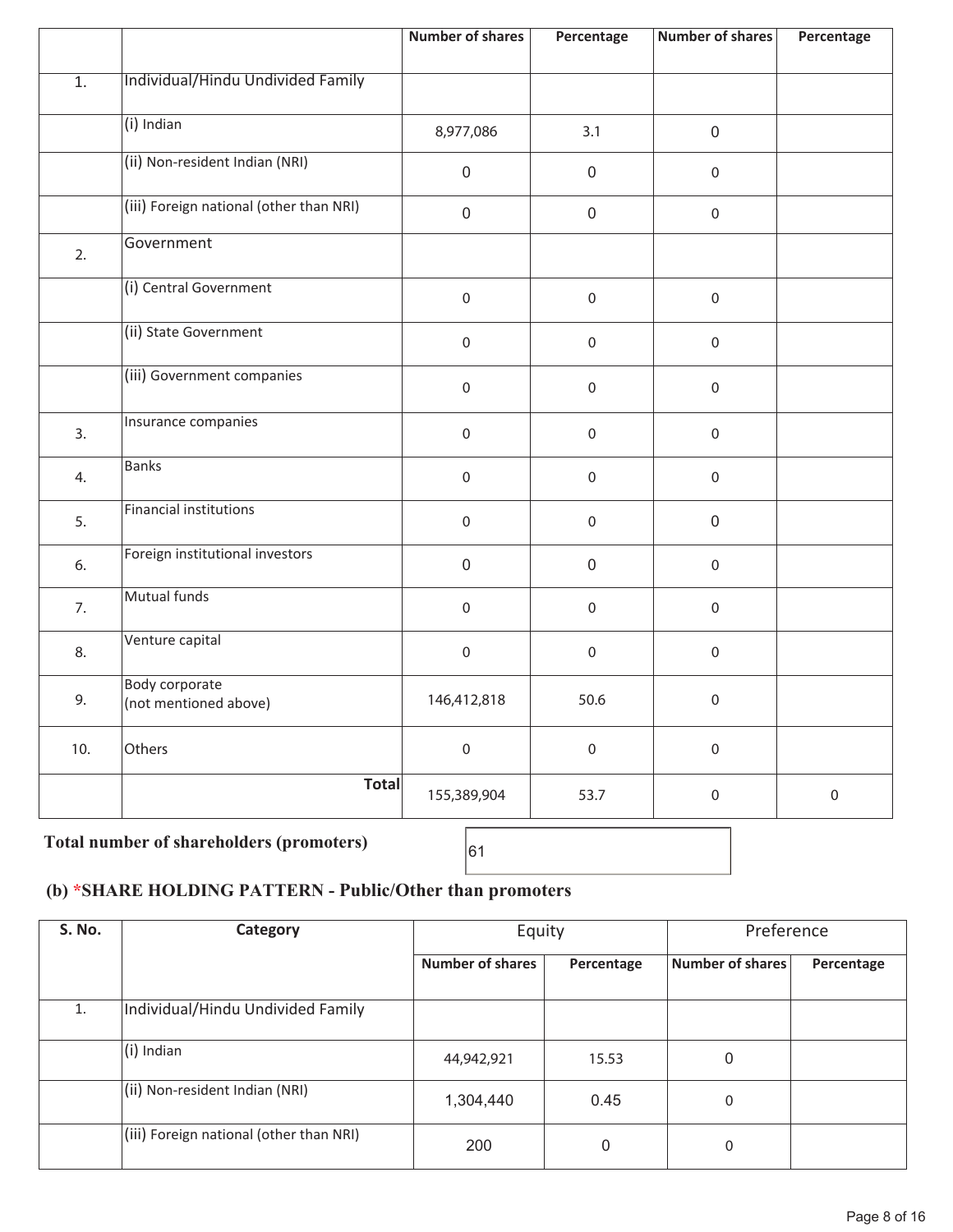| 2.  | Government                                     |                  |              |                  |   |
|-----|------------------------------------------------|------------------|--------------|------------------|---|
|     | (i) Central Government                         | $\boldsymbol{0}$ | $\mathbf 0$  | $\boldsymbol{0}$ |   |
|     | (ii) State Government                          | $\mathbf 0$      | $\mathbf 0$  | $\mathbf 0$      |   |
|     | (iii) Government companies                     | $\mathbf 0$      | $\mathbf 0$  | $\mathbf 0$      |   |
| 3.  | Insurance companies                            | 25,298,689       | 8.74         | $\mathbf 0$      |   |
| 4.  | <b>Banks</b>                                   | 2,725            | $\pmb{0}$    | $\boldsymbol{0}$ |   |
| 5.  | <b>Financial institutions</b>                  | 406,987          | 0.14         | $\mathbf 0$      |   |
| 6.  | Foreign institutional investors                | 34,701,018       | 11.99        | $\mathbf 0$      |   |
| 7.  | Mutual funds                                   | 9,852,302        | 3.4          | $\boldsymbol{0}$ |   |
| 8.  | Venture capital                                | $\mathbf 0$      | $\mathbf{0}$ | $\mathbf 0$      |   |
| 9.  | <b>Body corporate</b><br>(not mentioned above) | 12,473,435       | 4.31         | $\mathbf 0$      |   |
| 10. | Others<br>Trust, Clearing members, IE          | 4,994,399        | 1.73         | $\mathbf 0$      |   |
|     | <b>Total</b>                                   | 133,977,116      | 46.29        | $\mathbf 0$      | 0 |

### Total number of shareholders (other than promoters)  $|_{156,894}$

**Total number of shareholders (Promoters+Public/ Other than promoters)** 

| 156.955 |  |
|---------|--|

#### **(c) \*Details of Foreign institutional investors' (FIIs) holding shares of the company** 1

| Name of the FII   | <b>Address</b>    | Date of<br><i>Incorporation</i> | Country of<br><i>Incorporation</i> | Number of shares \% of shares held<br><b>held</b> |       |
|-------------------|-------------------|---------------------------------|------------------------------------|---------------------------------------------------|-------|
| As per attachment | As per attachment |                                 |                                    | 34,701,018                                        | 22.84 |

### **VII. \*NUMBER OF PROMOTERS, MEMBERS, DEBENTURE HOLDERS (Details, Promoters, Members (other than promoters), Debenture holders)**

| <b>Details</b>                    | At the beginning of the year | At the end of the year |
|-----------------------------------|------------------------------|------------------------|
| <b>Promoters</b>                  | 52                           | 61                     |
| Members<br>(other than promoters) | 125,211                      | 156,894                |
| Debenture holders                 | 0                            | 0                      |

### **VIII. DETAILS OF DIRECTORS AND KEY MANAGERIAL PERSONNEL**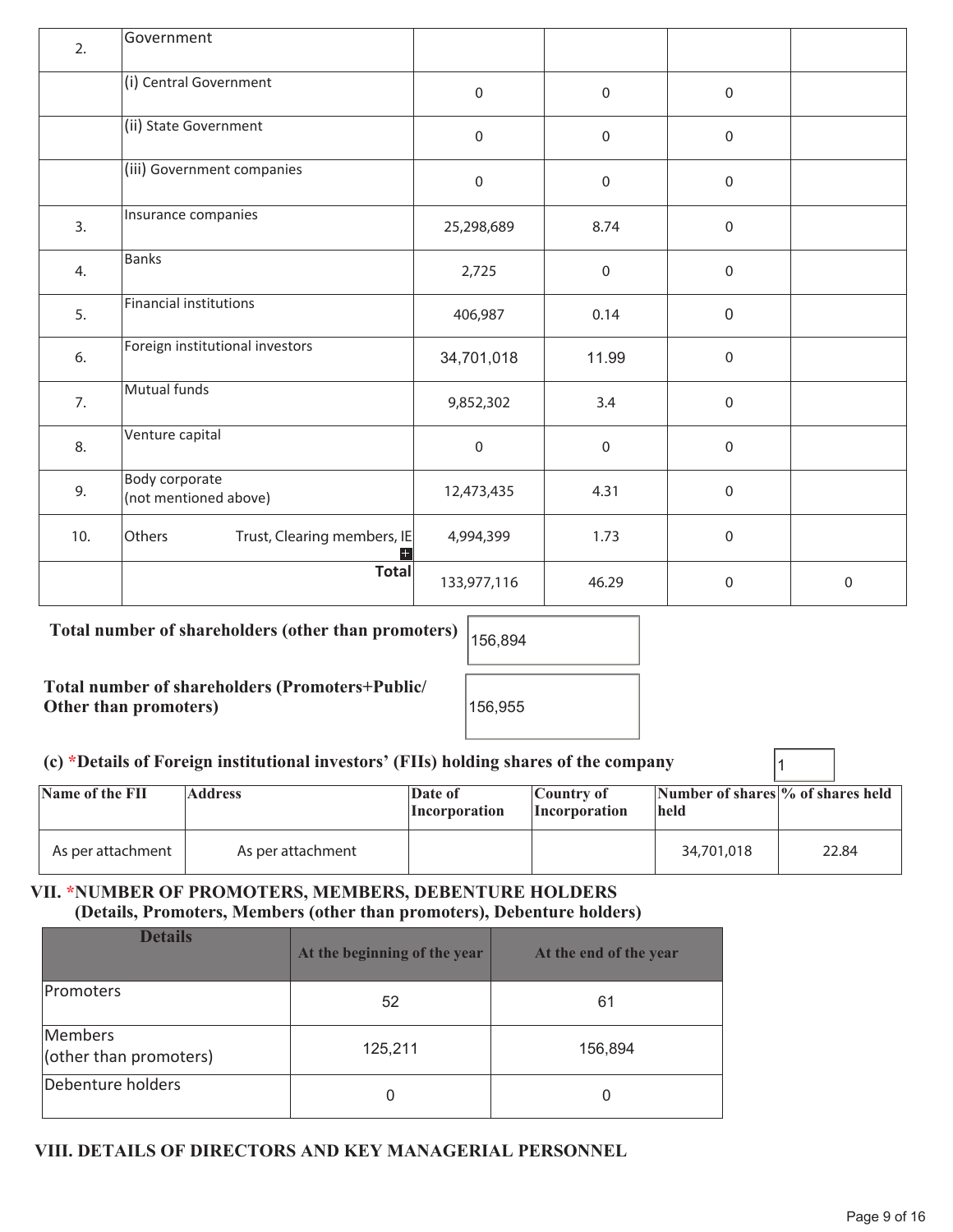#### **(A) \*Composition of Board of Directors**

| Category                                    |                | Number of directors at the<br>beginning of the year |                | Number of directors at the end<br>of the year | Percentage of shares held by<br>directors as at the end of year |               |
|---------------------------------------------|----------------|-----------------------------------------------------|----------------|-----------------------------------------------|-----------------------------------------------------------------|---------------|
|                                             | Executive      | Non-executive                                       | Executive      | Non-executive                                 | Executive                                                       | Non-executive |
| A. Promoter                                 | 1              | 5                                                   | 1              | 5                                             | 0.26                                                            | 1.38          |
| <b>B. Non-Promoter</b>                      | $\overline{2}$ | 8                                                   | 2              | 8                                             | $\mathbf 0$                                                     | $\mathbf 0$   |
| (i) Non-Independent                         | $\overline{2}$ | $\mathbf 0$                                         | $\overline{2}$ | $\mathbf 0$                                   | $\mathbf 0$                                                     | $\mathbf 0$   |
| (ii) Independent                            | $\overline{0}$ | 8                                                   | $\mathbf 0$    | 8                                             | $\mathbf 0$                                                     | $\mathbf 0$   |
| <b>C. Nominee Directors</b><br>representing | $\mathbf 0$    | $\mathbf 0$                                         | $\mathbf 0$    | $\mathbf 0$                                   | $\mathbf 0$                                                     | $\mathbf 0$   |
| $(i)$ Banks & FIs                           | $\mathbf 0$    | $\mathbf 0$                                         | $\mathbf 0$    | $\Omega$                                      | $\mathbf 0$                                                     | $\mathbf 0$   |
| (ii) Investing institutions                 | $\overline{0}$ | $\mathbf 0$                                         | $\mathbf 0$    | $\mathbf 0$                                   | $\mathbf 0$                                                     | $\mathbf 0$   |
| (iii) Government                            | $\mathbf 0$    | 0                                                   | 0              | 0                                             | $\boldsymbol{0}$                                                | $\mathbf 0$   |
| (iv) Small share holders                    | $\Omega$       | $\overline{0}$                                      | $\mathbf 0$    | $\overline{0}$                                | $\mathbf 0$                                                     | $\Omega$      |
| $\overline{(v)$ Others                      | $\mathbf 0$    | $\mathbf 0$                                         | $\mathbf 0$    | $\mathbf 0$                                   | $\mathbf 0$                                                     | $\mathbf 0$   |
| Total                                       | 3              | 13                                                  | 3              | 13                                            | 0.26                                                            | 1.38          |

#### **Number of Directors and Key managerial personnel (who is not director) as on the financial year end date** 16

#### **(B) (i) \*Details of directors and Key managerial personnel as on the closure of financial year**

| Name                                             | DIN/PAN  | Designation       | Number of equity<br>share(s) held | Date of cessation (after closure of<br>financial year : If any) |
|--------------------------------------------------|----------|-------------------|-----------------------------------|-----------------------------------------------------------------|
| RAHULKUMAR KAMAL                                 | 00014529 | <b>Director</b>   | 1,048,796                         | 30/04/2021                                                      |
| MADHURKUMAR RAM<br>00014593                      |          | <b>Director</b>   | 1,356,030                         |                                                                 |
| RAJIVNAYAN RAHULK <br>00018262                   |          | Managing Director | 756,200                           |                                                                 |
| <b>SANJIVNAYAN RAHUL</b>                         | 00014615 | <b>Director</b>   | 769,224                           |                                                                 |
| SHEKHAR BAJAJ                                    | 00089358 | <b>Director</b>   | 7,220                             |                                                                 |
| <b>BALAJI RAO JAGANNA</b>                        | 00025254 | <b>Director</b>   | 0                                 |                                                                 |
| NIRAJKUMAR RAMKRI<br>00028261<br><b>Director</b> |          | 813,022           |                                   |                                                                 |
| DR. GITA PIRAMAL                                 | 01080602 | <b>Director</b>   | 0                                 |                                                                 |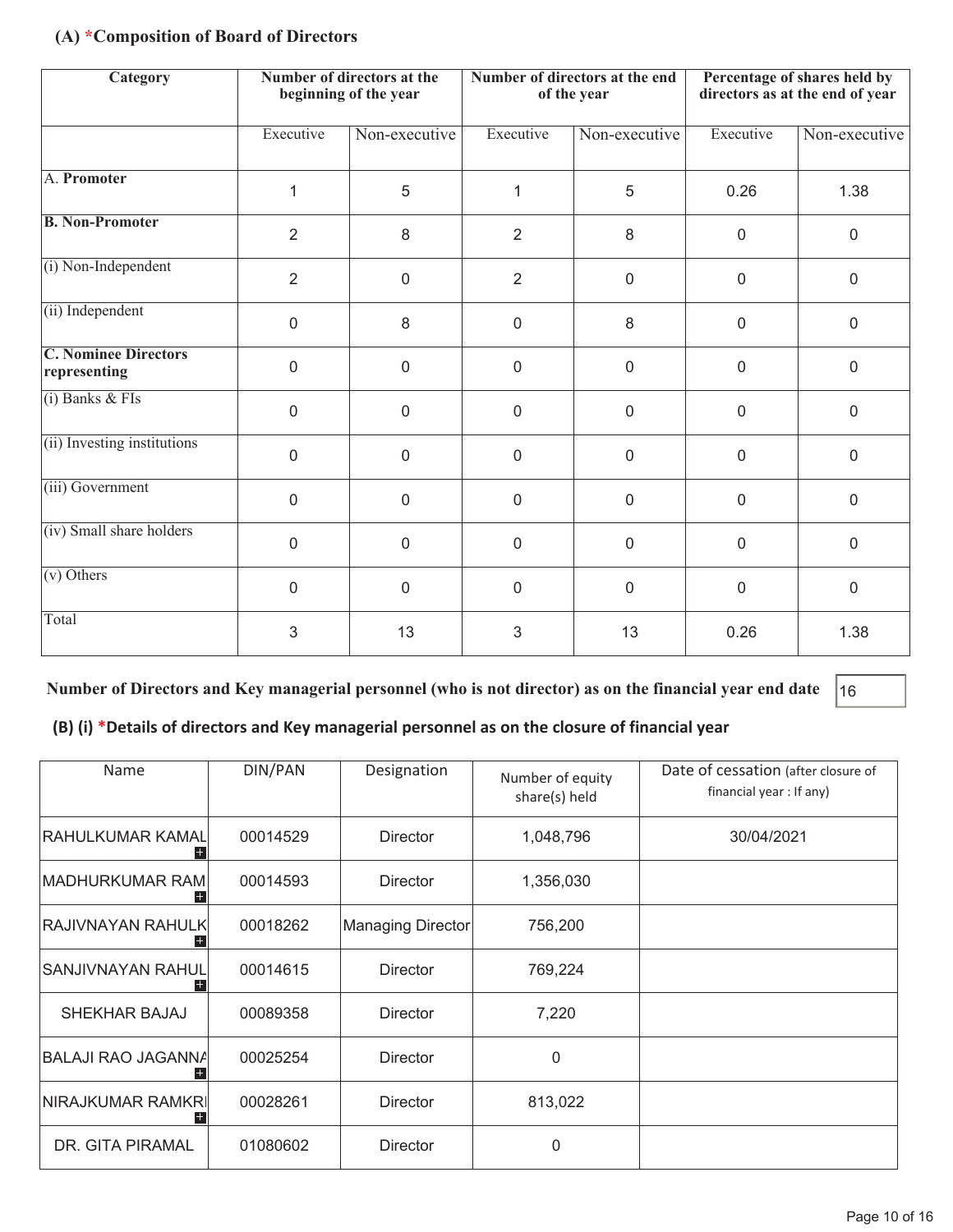| Name                                 | DIN/PAN  | Designation         | Number of equity<br>share(s) held | Date of cessation (after closure of<br>financial year: If any) |
|--------------------------------------|----------|---------------------|-----------------------------------|----------------------------------------------------------------|
| <b>PRADEEP SHRIVASTA</b>             | 07464437 | Whole-time directol | 75                                |                                                                |
| <b>DR. NAUSHAD FORBE</b><br>00630825 |          | <b>Director</b>     | 3,500                             |                                                                |
| DR. OMKAR GOSWAM                     | 00004258 | <b>Director</b>     | 0                                 |                                                                |
| <b>ANAMI ROY</b>                     | 01361110 | <b>Director</b>     | 0                                 |                                                                |
| <b>RAKESH SHARMA</b>                 | 08262670 | Whole-time directo  | $\overline{0}$                    |                                                                |
| MS. LILA POONAWALL                   | 00074392 | <b>Director</b>     | $\overline{0}$                    |                                                                |
| <b>PRADIP SHAH</b><br>00066242       |          | <b>Director</b>     | 4,000                             |                                                                |
| <b>ABHINAV BINDRA</b>                | 00929250 | <b>Director</b>     | $\overline{0}$                    |                                                                |

#### (ii) Particulars of change in director(s) and Key managerial personnel during the year  $\vert$ <sub>5</sub>

|                  | Name                              | DIN/PAN  | Designation at the<br>beginning / during<br>the financial year | Date of appointment/<br>change in designation/<br>lcessation | Nature of change (Appointment/<br>Change in designation/ Cessation) |
|------------------|-----------------------------------|----------|----------------------------------------------------------------|--------------------------------------------------------------|---------------------------------------------------------------------|
|                  | RAJIVNAYAN RAHULK <br>00018262    |          | Managing Director                                              | 01/04/2020                                                   | Re-appointment as Managing Directd                                  |
|                  | <b>GITA PIRAMAL</b>               | 01080602 | Director                                                       | 01/04/2020                                                   | Re-appointment as Independent Dire                                  |
|                  | <b>ABHINAV BINDRA</b>             | 00929250 | Director                                                       | 20/05/2020                                                   | Appointment as Additional and Indep                                 |
|                  | <b>ABHINAV BINDRA</b><br>00929250 |          | Director                                                       | 22/07/2020                                                   | Appointment as Independent Directo                                  |
| RAHULKUMAR KAMAL |                                   | 00014529 | Director                                                       | 01/04/2020                                                   | Appointment as Non-executive Direc<br>+                             |

#### **IX. MEETINGS OF MEMBERS/CLASS OF MEMBERS/BOARD/COMMITTEES OF THE BOARD OF DIRECTORS**

 **A.** MEMBERS/CLASS /REQUISITIONED/NCLT/COURT CONVENED MEETINGS

| Number of meetings held            |                 |                                        |                                |                            |  |
|------------------------------------|-----------------|----------------------------------------|--------------------------------|----------------------------|--|
| Type of meeting                    | Date of meeting | Total Number of<br>Members entitled to | Attendance                     |                            |  |
|                                    |                 | attend meeting                         | Number of members<br>lattended | % of total<br>shareholding |  |
| <b>ANNUAL GENERAL MEETI</b><br>$+$ | 22/07/2020      | 133,562                                | 157                            | 51.28                      |  |

#### **B. BOARD MEETINGS**

\*Number of meetings held  $\Big|_5$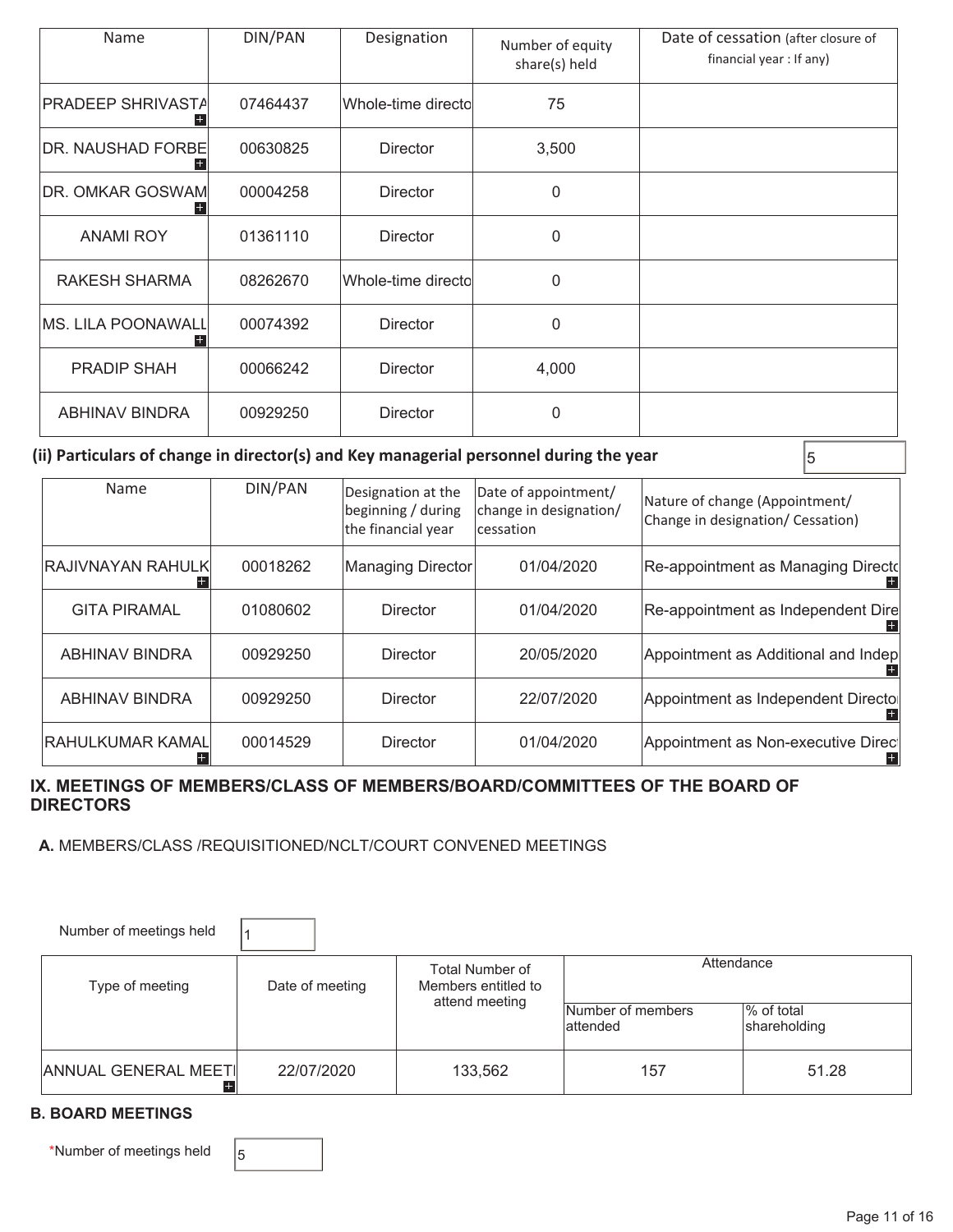| S. No.         | Date of meeting | <b>Total Number of directors</b><br>associated as on the date<br>of meeting | Attendance                      |                 |  |
|----------------|-----------------|-----------------------------------------------------------------------------|---------------------------------|-----------------|--|
|                |                 |                                                                             | Number of directors<br>attended | % of attendance |  |
|                | 20/05/2020      | 15                                                                          | 15                              | 100             |  |
| $\overline{2}$ | 22/07/2020      | 16                                                                          | 16                              | 100             |  |
| 3              | 22/10/2020      | 16                                                                          | 16                              | 100             |  |
| $\overline{4}$ | 21/01/2021      | 16                                                                          | 16                              | 100             |  |
| 5              | 17/03/2021      | 16                                                                          | 16                              | 100             |  |

### **C. COMMITTEE MEETINGS**

| Number of meetings held |                                                   |                 | 15                                   |                                |                 |  |  |
|-------------------------|---------------------------------------------------|-----------------|--------------------------------------|--------------------------------|-----------------|--|--|
| S. No.                  | Type of<br>meeting                                | Date of meeting | <b>Total Number</b><br>of Members as | Attendance                     |                 |  |  |
|                         |                                                   |                 | on the date of<br>the meeting        | Number of members<br>lattended | % of attendance |  |  |
| $\mathbf 1$             | AUDIT COMII <sup>-</sup> 20/05/2020               |                 | 14                                   | 4                              | 100             |  |  |
| 2                       | AUDIT COMIL22/07/2020                             |                 | 4                                    | 4                              | 100             |  |  |
| 3                       | AUDIT COMII <sup>-</sup> 22/10/2020               |                 | 14                                   | 4                              | 100             |  |  |
| $\overline{4}$          | <b>AUDIT COMII</b> <sup>21/01/2021</sup><br>$^+$  |                 | 4                                    | 3                              | 75              |  |  |
| 5                       | NOMINATION 20/05/2020                             |                 | 4                                    | 4                              | 100             |  |  |
| 6                       | NOMINATION 22/10/2020                             |                 | 14                                   | 4                              | 100             |  |  |
| $\overline{7}$          | NOMINATION 17/03/2021                             |                 | 14                                   | 3                              | 75              |  |  |
| 8                       | RISK MANAG 20/05/2020                             |                 | 3                                    | 3                              | 100             |  |  |
| 9                       | RISK MANAG 22/10/2020                             |                 | 3                                    | 3                              | 100             |  |  |
| 10                      | RISK MANAG 17/03/2021<br>$\overline{\phantom{m}}$ |                 | 3                                    | 3                              | 100             |  |  |

#### **D. \*ATTENDANCE OF DIRECTORS**

|           |                         | <b>Board Meetings</b>                                  |           | <b>Committee Meetings</b> |                                                       |           | Whether<br>attended AGM |          |
|-----------|-------------------------|--------------------------------------------------------|-----------|---------------------------|-------------------------------------------------------|-----------|-------------------------|----------|
| S.<br>No. | Name<br>of the director | Number of<br>Meetings which Number of<br>Idirector was | Meetings  | % of<br>lattendance       | Number of<br>Meetings which Number of<br>director was | Meetings  | $%$ of<br>lattendance   | held on  |
|           |                         | lentitled to<br>lattend                                | lattended |                           | lentitled to<br>lattend                               | lattended |                         | (Y/N/NA) |
|           | IRAHULKUMAI             | 5                                                      | 5         | 100                       |                                                       | 6         | 85.71                   |          |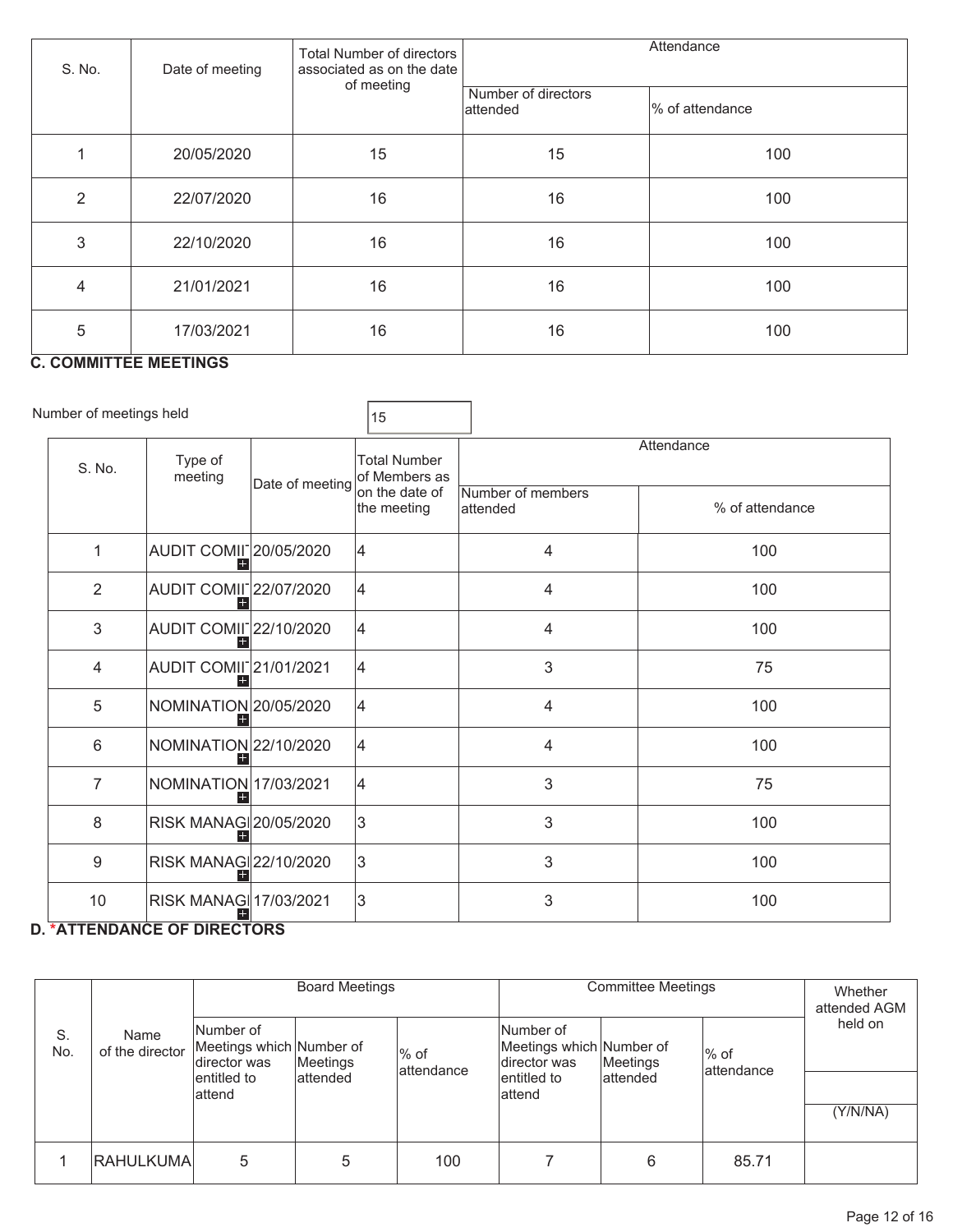| 2              | <b>MADHURKUN</b>   | 5               | 5              | 100 | $\pmb{0}$      | $\mathsf{O}\xspace$ | $\mathbf 0$      |  |
|----------------|--------------------|-----------------|----------------|-----|----------------|---------------------|------------------|--|
| 3              | <b>RAJIVNAYAN</b>  | 5               | 5              | 100 | $\overline{4}$ | $\mathbf{1}$        | 25               |  |
| $\overline{4}$ | <b>SANJIVNAYA</b>  | 5               | 5              | 100 | $\mathbf{1}$   | $\mathbf{1}$        | 100              |  |
| 5              | SHEKHAR BA         | 5               | 5              | 100 | $\mathbf 0$    | $\mathbf 0$         | $\mathbf 0$      |  |
| 6              | <b>BALAJI RAO</b>  | 5               | 5              | 100 | 11             | 11                  | 100              |  |
| $\overline{7}$ | NIRAJKUMAF         | $5\phantom{.0}$ | 5              | 100 | $\mathbf 0$    | $\mathbf 0$         | $\mathbf 0$      |  |
| 8              | DR. GITA PIR       | 5               | 5              | 100 | 8              | 8                   | 100              |  |
| 9              | <b>PRADEEP SH</b>  | 5               | 5              | 100 | 3              | $\overline{2}$      | 66.67            |  |
| 10             | <b>DR. NAUSHAI</b> | 5               | 5              | 100 | 10             | 8                   | 80               |  |
| 11             | DR. OMKAR (        | 5               | 5              | 100 | $\mathbf{1}$   | $\mathbf{1}$        | 100              |  |
| 12             | <b>ANAMI ROY</b>   | 5               | 5              | 100 | $\overline{7}$ | $\overline{7}$      | 100              |  |
| 13             | <b>RAKESH SHA</b>  | $5\phantom{.0}$ | 5              | 100 | $\mathbf 0$    | $\mathbf 0$         | $\boldsymbol{0}$ |  |
| 14             | MS. LILA POC       | 5               | 5              | 100 | $\mathbf 0$    | $\mathbf 0$         | $\mathbf 0$      |  |
| 15             | <b>PRADIP SHAI</b> | 5               | 5              | 100 | $\mathbf 0$    | $\mathsf{O}\xspace$ | $\mathbf 0$      |  |
| 16             | <b>ABHINAV BIN</b> | $\overline{4}$  | $\overline{4}$ | 100 | $\mathbf 0$    | $\mathsf 0$         | $\mathbf 0$      |  |

#### **X. \*REMUNERATION OF DIRECTORS AND KEY MANAGERIAL PERSONNEL**

 $\Box$  Nil

| S. No. | Name                               | Designation | <b>Gross Salary</b> | Commission   | Stock Option/<br>Sweat equity | <b>Others</b> | Total<br>Amount |  |
|--------|------------------------------------|-------------|---------------------|--------------|-------------------------------|---------------|-----------------|--|
|        | <b>RAJIVNAYAN RAH MANAGING DIF</b> |             | 155,540,796         | 250,210,800  | $\Omega$                      | 0             | 405,751,596     |  |
| 2      | PRADEEP SHRIVA WHOLE-TIME D        |             | 77,048,703          | 0            | $\Omega$                      | 6,085,421     | 83,134,124      |  |
| 3      | RAKESH SHARMA WHOLE-TIME []        |             | 76,567,492          | <sup>0</sup> | $\Omega$                      | 4,850,402     | 81,417,894      |  |
|        | Total                              |             | 309,156,991         | 250,210,800  | 0                             | 10,935,823    | 570,303,614     |  |

| S. No. | Name              | Designation | <b>Gross Salary</b> | Commission | Stock Option/<br>Sweat equity | <b>Others</b> | Total<br>Amount |
|--------|-------------------|-------------|---------------------|------------|-------------------------------|---------------|-----------------|
|        | <b>SOUMEN RAY</b> | CFO         | 52,058,302          |            |                               | 2,043,754     | 54,102,056      |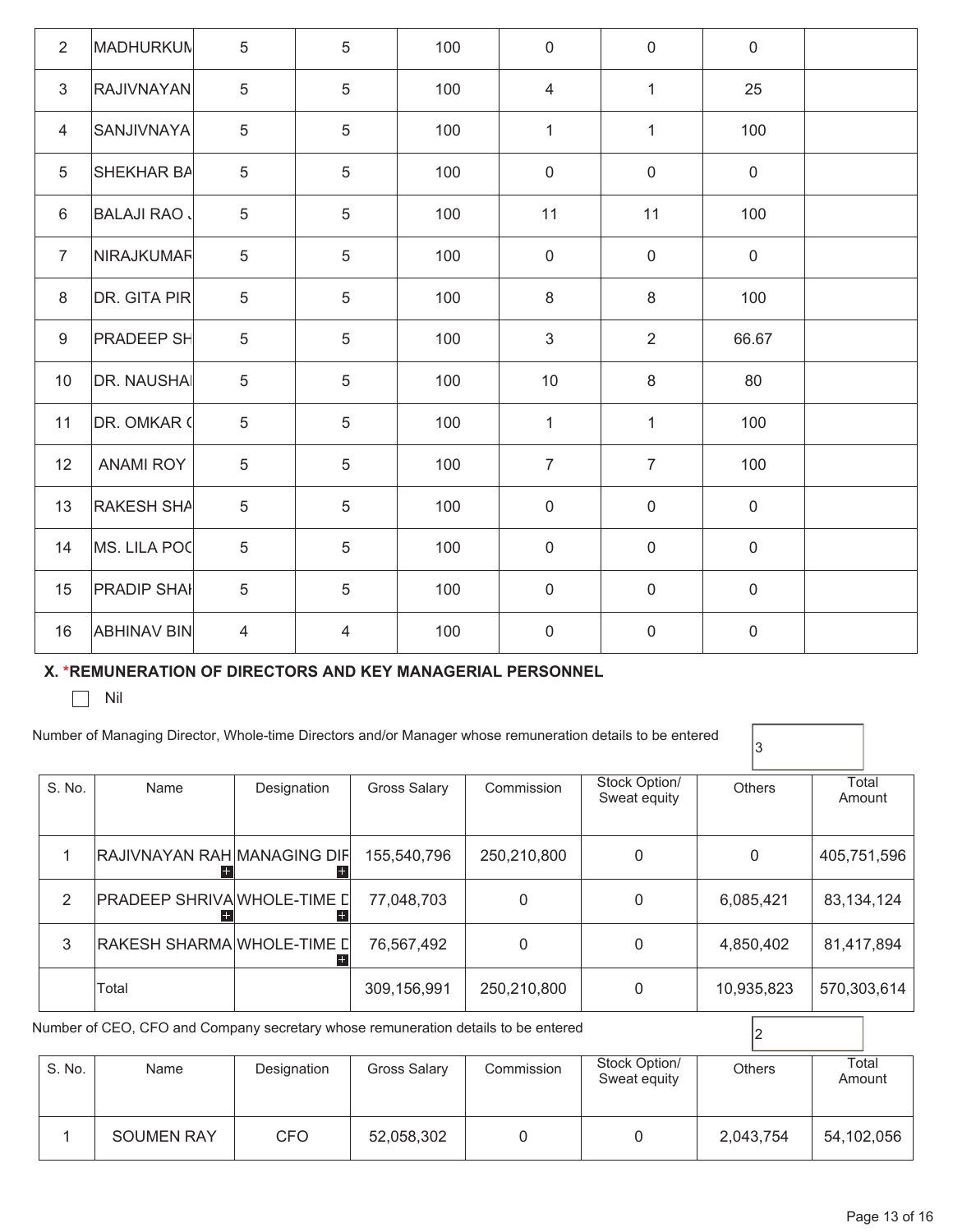|                                                                          | S. No.         | Name                                         | Designation               | <b>Gross Salary</b> | Commission  | Stock Option/<br>Sweat equity | Others        | Total<br>Amount |
|--------------------------------------------------------------------------|----------------|----------------------------------------------|---------------------------|---------------------|-------------|-------------------------------|---------------|-----------------|
|                                                                          | $\overline{2}$ | SRIDHAR JAYARA COMPANY SEC<br>H              | H                         | 17,606,372          | $\mathbf 0$ | $\overline{0}$                | 1,546,391     | 19, 152, 763    |
|                                                                          | Total          |                                              |                           | 69,664,674          | 0           | $\mathbf 0$                   | 3,590,145     | 73,254,819      |
| Number of other directors whose remuneration details to be entered<br>13 |                |                                              |                           |                     |             |                               |               |                 |
|                                                                          | S. No.         | Name                                         | Designation               | <b>Gross Salary</b> | Commission  | Stock Option/<br>Sweat equity | <b>Others</b> | Total<br>Amount |
|                                                                          | 1              | <b>BALAJI RAO JAGA INDEPENDENT</b><br>$^{+}$ | $+$                       | 1,600,000           | 4,000,000   | $\mathbf 0$                   | $\mathbf 0$   | 5,600,000       |
|                                                                          | 2              | DR. GITA PIRAMAL INDEPENDENT<br>$\pm$        | $+$                       | 1,300,000           | 3,250,000   | $\mathbf 0$                   | 0             | 4,550,000       |
|                                                                          | 3              | DR. NAUSHAD FOI INDEPENDENT                  | $+$                       | 1,100,000           | 2,750,000   | $\mathbf 0$                   | $\mathbf 0$   | 3,850,000       |
|                                                                          | 4              | DR. OMKAR GOSV INDEPENDENT<br>$+$            | $+$                       | 600,000             | 1,500,000   | $\boldsymbol{0}$              | 0             | 2,100,000       |
|                                                                          | 5              | <b>ANAMI ROY</b>                             | <b>INDEPENDENT</b><br>$+$ | 1,200,000           | 3,000,000   | $\mathbf 0$                   | 0             | 4,200,000       |
|                                                                          | 6              | MS. LILA POONAW INDEPENDENT                  | $+$                       | 500,000             | 1,250,000   | $\mathbf 0$                   | 0             | 1,750,000       |
|                                                                          | $\overline{7}$ | <b>PRADIP SHAH</b>                           | <b>INDEPENDENT</b><br>$+$ | 500,000             | 1,250,000   | $\mathbf 0$                   | 0             | 1,750,000       |
|                                                                          | 8              | ABHINAV BINDRA INDEPENDENT                   | $+$                       | 400,000             | 1,000,000   | $\mathbf 0$                   | 0             | 1,400,000       |
|                                                                          | 9              | SANJIVNAYAN RA  NON-EXECUTIV<br>$+$          | $+$                       | 500,000             | 1,250,000   | $\boldsymbol{0}$              | 0             | 1,750,000       |
|                                                                          | 10             | SHEKHAR BAJAJ                                | NON-EXECUTIV<br>$+$       | 500,000             | 1,250,000   | $\mathbf 0$                   | $\mathbf 0$   | 1,750,000       |
|                                                                          | 11             | NIRAJKUMAR BAJ NON-EXECUTIV                  | $+$                       | 500,000             | 1,250,000   | $\mathbf 0$                   | 0             | 1,750,000       |
|                                                                          | 12             | MADHURKUMAR FINON-EXECUTIV                   | $+$                       | 500,000             | 1,250,000   | $\mathbf 0$                   | 0             | 1,750,000       |
|                                                                          | 13             | RAHULKUMAR KA  NON-EXECUTIV                  | $+$                       | 700,000             | 46,750,000  | $\boldsymbol{0}$              | 10,693,727    | 58, 143, 727    |
|                                                                          |                | Total                                        |                           | 9,900,000           | 69,750,000  | $\overline{0}$                | 10,693,727    | 90,343,727      |

#### **XI. MATTERS RELATED TO CERTIFICATION OF COMPLIANCES AND DISCLOSURES**

**\*** A. Whether the company has made compliances and disclosures in respect of applicable ● Yes ○ No<br>provisions of the Companies Act, 2013 during the year

B. If No, give reasons/observations

#### **XII. PENALTY AND PUNISHMENT - DETAILS THEREOF**

(A) DETAILS OF PENALTIES / PUNISHMENT IMPOSED ON COMPANY/DIRECTORS /OFFICERS  $\boxtimes$  Nil



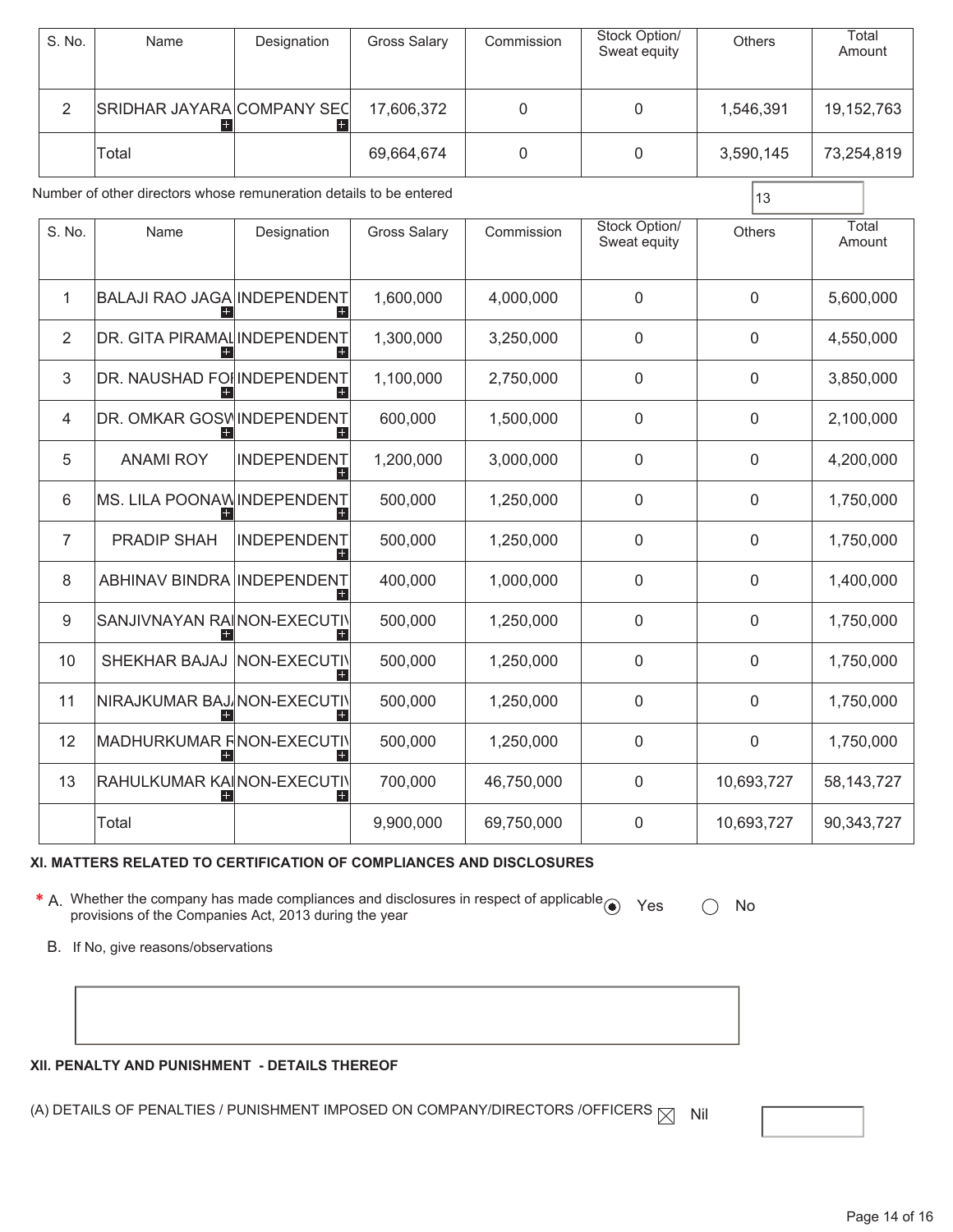| Name of the<br>company/ directors/ Authority<br><b>lofficers</b> | Name of the court/<br>concerned | Date of Order | Name of the Act and<br>section under which<br>penalised / punished | Details of penalty/<br><i>lpunishment</i> | Details of appeal (if any)<br>including present status |
|------------------------------------------------------------------|---------------------------------|---------------|--------------------------------------------------------------------|-------------------------------------------|--------------------------------------------------------|
|                                                                  |                                 |               |                                                                    |                                           |                                                        |

## (B) DETAILS OF COMPOUNDING OF OFFENCES  $\boxtimes$  Nil

| Name of the<br>company/ directors/<br><b>lofficers</b> | Name of the court/<br>lconcerned<br><b>Authority</b> | Date of Order | Name of the Act and<br>section under which<br>offence committed | <b>Particulars of</b><br>loffence | Amount of compounding (in<br>Rupees) |  |
|--------------------------------------------------------|------------------------------------------------------|---------------|-----------------------------------------------------------------|-----------------------------------|--------------------------------------|--|
|                                                        |                                                      |               |                                                                 |                                   |                                      |  |

#### **XIII. Whether complete list of shareholders, debenture holders has been enclosed as an attachment**

 $\bigcap$  Yes  $\bigcirc$  No

(In case of 'No', submit the details separately through the method specified in instruction kit)

#### **XIV. COMPLIANCE OF SUB-SECTION (2) OF SECTION 92, IN CASE OF LISTED COMPANIES**

In case of a listed company or a company having paid up share capital of Ten Crore rupees or more or turnover of Fifty Crore rupees or more, details of company secretary in whole time practice certifying the annual return in Form MGT-8.

| Name                           | ISHYAMPRASAD D LIMAYE    |
|--------------------------------|--------------------------|
| Whether associate or fellow    | Associate $\odot$ Fellow |
| Certificate of practice number | 572                      |

#### **I/We certify that:**

(a) The return states the facts, as they stood on the date of the closure of the financial year aforesaid correctly and adequately. (b) Unless otherwise expressly stated to the contrary elsewhere in this Return, the Company has complied with all the provisions of the Act during the financial year.

#### **Declaration**

1 am Authorised by the Board of Directors of the company vide resolution no. ..  $\sqrt{0.025}$  dated  $\sqrt{0.02007}$ 

dated

(DD/MM/YYYY) to sign this form and declare that all the requirements of the Companies Act, 2013 and the rules made thereunder in respect of the subject matter of this form and matters incidental thereto have been compiled with. I further declare that:

- 1. Whatever is stated in this form and in the attachments thereto is true, correct and complete and no information material to the subject matter of this form has been suppressed or concealed and is as per the original records maintained by the company.
- 2. All the required attachments have been completely and legibly attached to this form.

**Note: Attention is also drawn to the provisions of Section 447, section 448 and 449 of the Companies Act, 2013 which provide for punishment for fraud, punishment for false statement and punishment for false evidence respectively.** 

**To be digitally signed by**